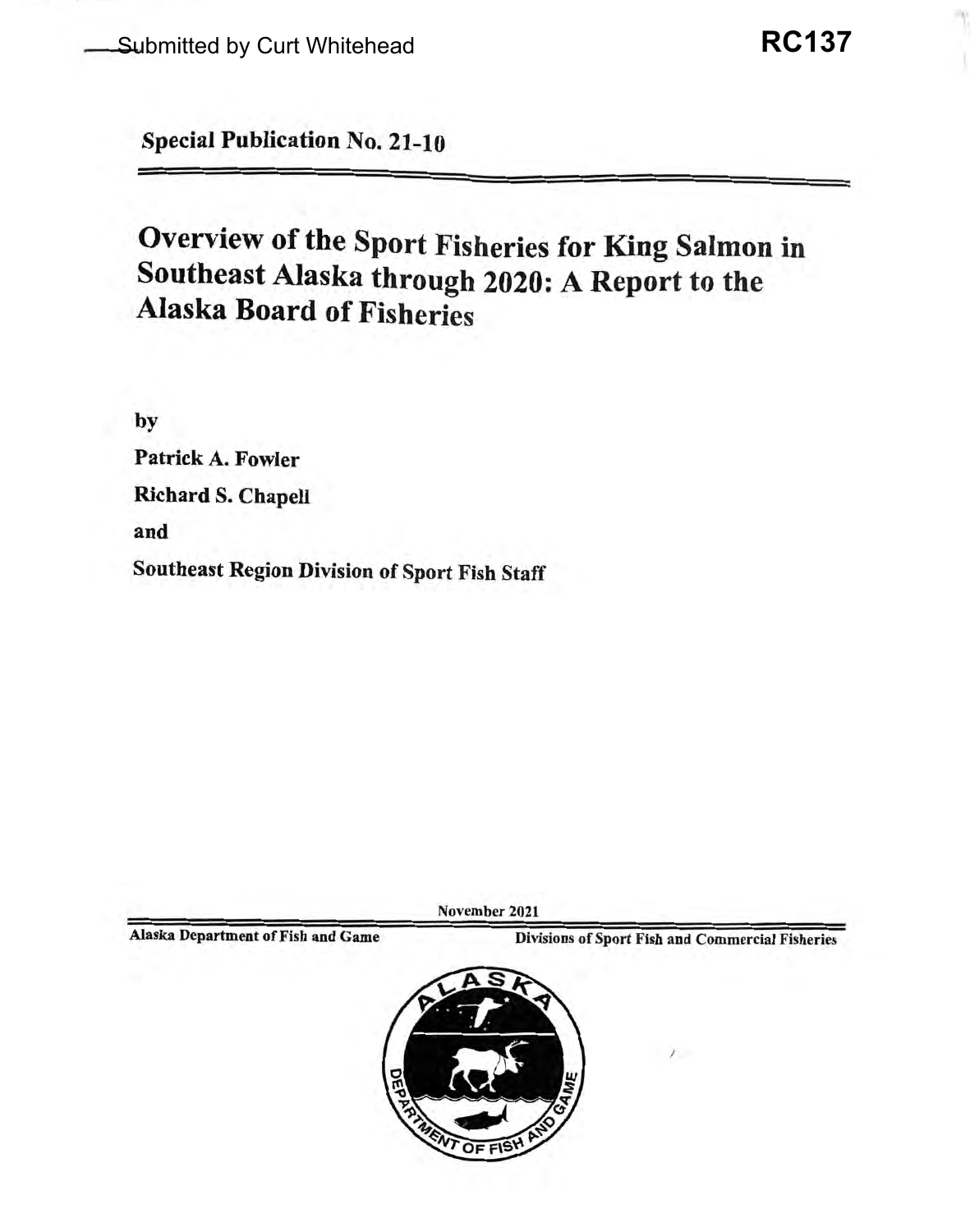## **EFFORT**

## **TOTAL NUMBER OF ANGLERS**

The total number of anglers fishing in SEAK has experienced an annual growth rate of 3.2% between 1984 and 2019 (Figure 3). The growth in the fishery can be attributed to an increasing number of nonresident anglers while a slight decreasing trend has been observed in the number of resident anglers. In 2019, 127,886 anglers fished in SEAK of which 75% (95,966) were nonresident anglers.

While the general trend has been growth, the annual number of nonresident anglers is influenced by outside factors affecting the visitor industry in SEAK. Notably during 2008-2011, a decline in nonresident angler participation was observed, corresponding with the nationwide economic trends of the Great Recession. Although data from the Alaska Sport Fishing Survey ( commonly known as the Statewide Harvest Survey, SWHS) is not yet available for 2020, other indicators suggest a drastic reduction in nonresident anglers resulting from travel restrictions and other impacts of COVID-19.



Figure 3.-Number of resident and nonresident anglers who fished in Southeast Alaska, 1984-2019 as estimated from the Alaska Sport Fishing Survey (i.e., SWHS; available at https://www.adfg.alaska.gov/sf/sportfishingsurvey/index.cfin?ADFG=main.home).

*Note:* Angler participation estimates prior to 1996 can be found on the ADF&G Historic Statewide Harvest Survey Publications website at https://www.adfg.alaska.gov/sf/sportfishingsurvey/index.cfm?ADFG=main.historic.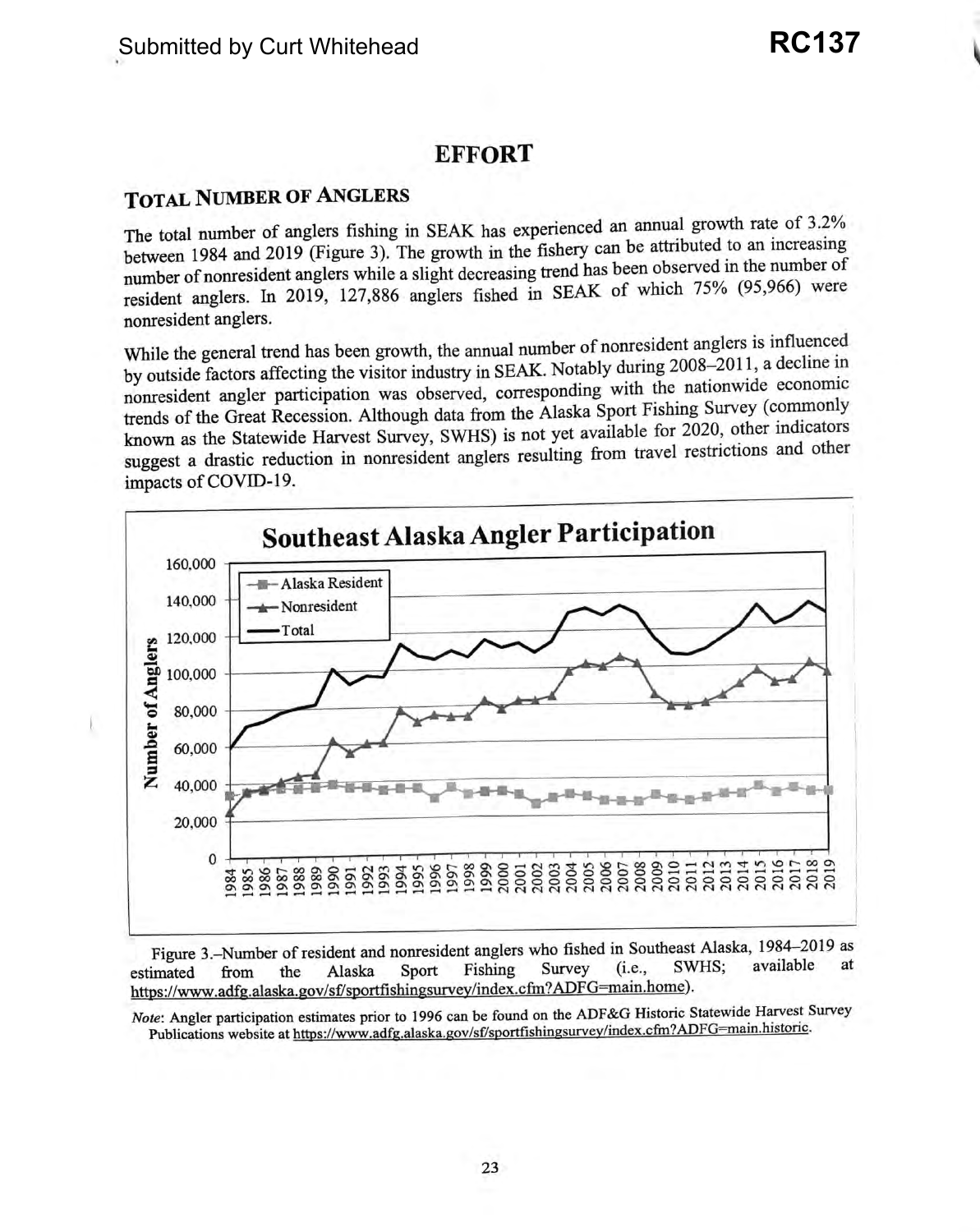# **CHARTER VESSEL REGISTRATIONS AND LOGBOOK PROGRAM**

In 1998, a saltwater vessel logbook program was implemented, requiring all guided charter vessels operating in saltwater to obtain and complete a logbook. Sport fishing guides and businesses are required to register with ADF&G, and each charter vessel is registered when a logbook is issued to that vessel. Each chartered vessel completes a logbook page for each fishing trip and returns that information to ADF&G. The information recorded includes the trip duration, target species, anglers and their residency status, harvest or release information by species, along with other information. While numerous program changes have been made to the logbook program since inception, the 2021 logbook page is provided in Appendix B for reference. Beginning in 2021, charter operators were required to submit information from completed chartered trips electronically.

The number ofregistered saltwater charter vessels within SEAK has ranged from 926 during 2006 to a low of 561 during 2020 (Figure 4 and Table 8). Beginning in 2009, the number ofregistered charter vessels decreased each year, declining 27% before stabilizing in 2013. Between 2015 and 2019, the number of registered vessels experienced a relatively stable growth of 3% annually to reach 783 registered vessels in 2019. In 2020, the unprecedented travel restrictions and other measures related to COVID-19 resulted in the lowest number of registered charter vessels since inception ofthe program. Even ifa charter vessel is registered, it might not be utilized in the guided sport fishery. Summary data from the logbook program shows that on average from 2005 to 2019, 85% of registered vessels reported taking clients on at least 1 charter fishing trip, indicating that they were active during that year (Table 9 and Figure 5). During 2020, the number of active vessels not only declined in correspondence with the reduction in registered vessels, but fewer registered vessels reported being active. Only 75% ofregistered vessels reported being active in 2020. Before the global pandemic of 2020, the number of active charter vessels during 2019 was 15% lower than the peak observed in 2007.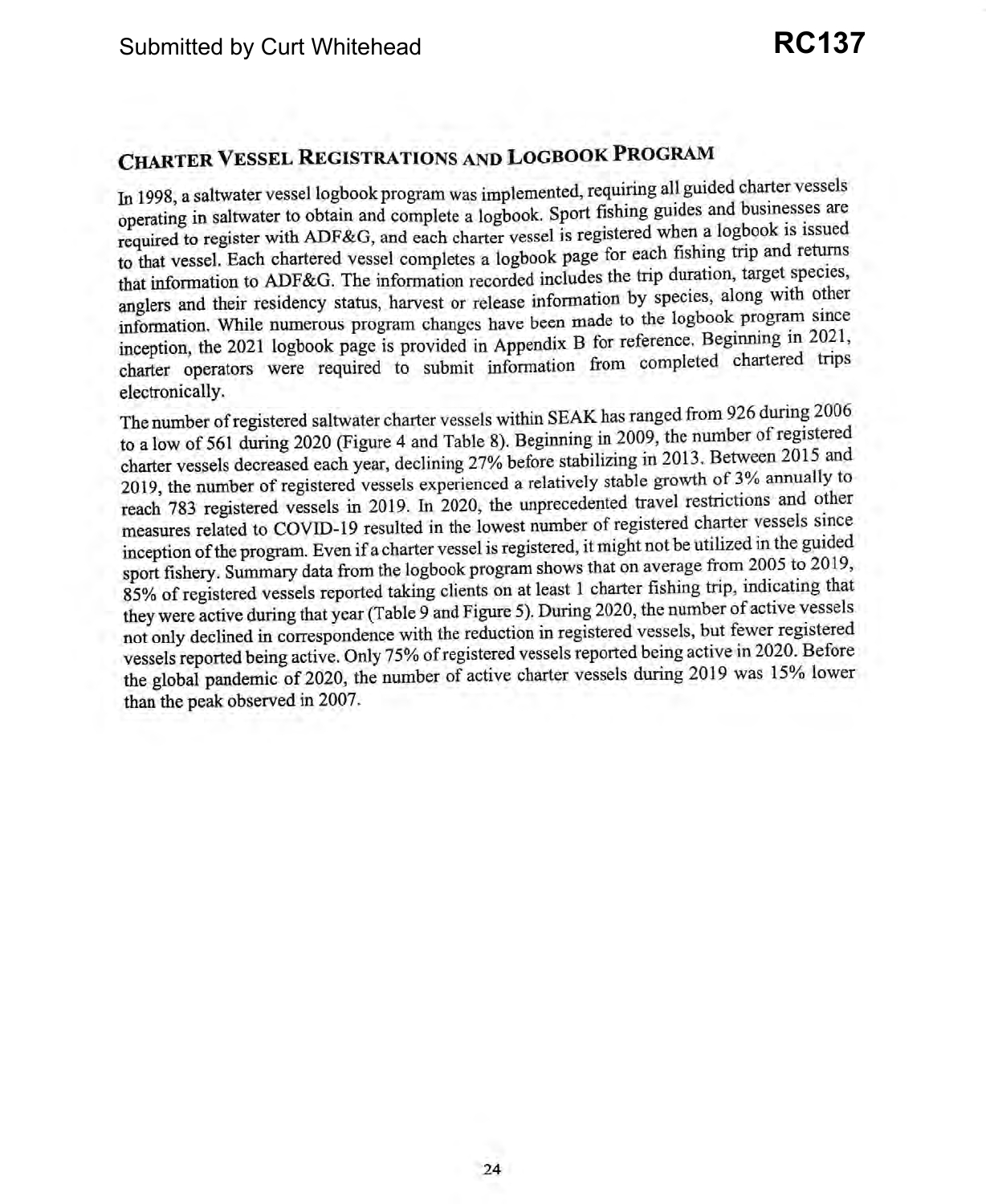

Figure 4.-Number of saltwater charter vessels registered in Southeast Alaska as determined from saltwater logbook and vessel registration program, 1999-2020. *Note:* 2020 data is preliminary.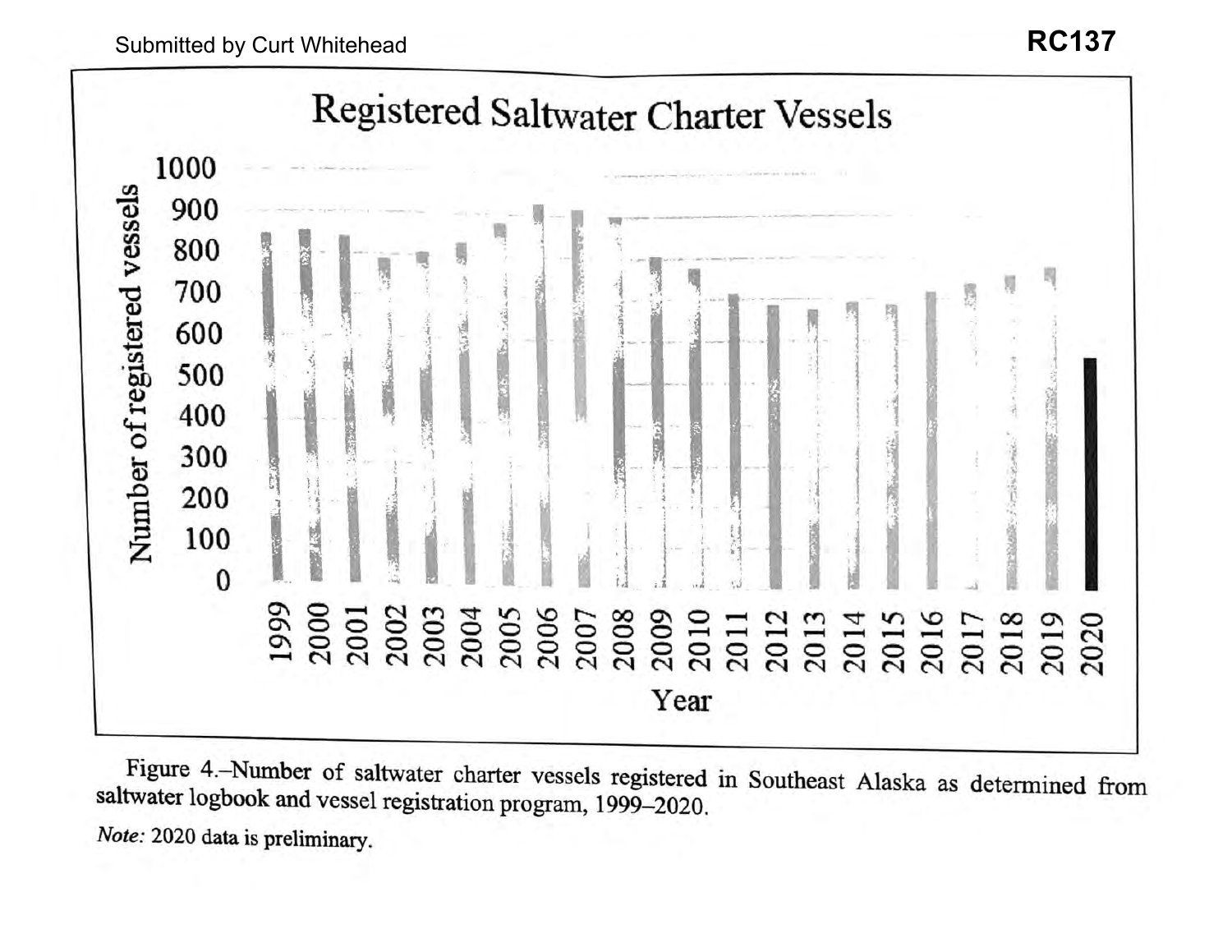# Submitted by Curt Whitehead **RC137**

Table 8.-Number ofregistered (or licensed) saltwater charter vessels in Southeast Alaska by Statewide Harvest Survey (SWHS) area, determined from saltwater logbook and vessel registration program, 2005-2020.

d Column is not additive; some vessels registered in more than one SWHS area and are counted in each SWHS area.

| SWHS area <sup>a</sup>   | 2005 | 2006 | 2007 | 2008 | 2009 | 2010 | 2011 | 2012 | 2013 | 2014 | 2015 | 2016 | 2017          | 2018 | 2019 | $2020^{b}$     |
|--------------------------|------|------|------|------|------|------|------|------|------|------|------|------|---------------|------|------|----------------|
| Ketchikan                | 172  | 178  | 182  | 184  | 157  | 55   | 141  | 140  | 144  | 145  | 145  | 141  | 154           | 168  | 175  | 102            |
| <b>Prince of Wales</b>   | 178  | 196  | 197  | 175  | 168  | 161  | 137  | 135  | 130  | 135  | 144  | 165  | 155           | 159  | 165  | 149            |
| Petersburg/Wrangell      | 51   | 56   | 56   | 61   | 53   | 53   | 50   | 39   | 43   | 40   | 35   | 42   | 36            | 39   | 35   | 22             |
| Sitka                    | 239  | 241  | 242  | 232  | 202  | 194  | 194  | 185  | 173  | 168  | 162  | 166  | 173           | 170  | 180  | 146            |
| Juneau                   | 119  | 134  | 119  | 117  | 110  | 109  | 96   | 88   | 89   | 99   | 103  | 108  | 95            | 97   | 102  | 51             |
| Skagway                  | 9    | 9    | 8    |      | 8    | 4    | 4    | 6    | 4    |      |      |      | 6             |      | 4    | $\overline{0}$ |
| Haines                   | 6    |      | 3    | 4    | 3    | 3    | ٦    | ٦    | 3    |      |      |      | $\mathcal{P}$ | 4    |      | $\theta$       |
| <b>Glacier Bay</b>       | 85   | 83   | 93   | 108  | 93   | 85   | 81   | 80   | 77   | 80   | 75   | 77   | 85            | 88   | 88   | 71             |
| Yakutat                  | 18   | 19   | 20   | 17   | 13   | 13   | 12   | 14   | 16   | 17   | 15   | 13   | 15            | 16   | 16   | 14             |
| Other <sup>c</sup>       |      |      | 2    | 2    | 2    | 2    | 2    | 2    | n.   |      |      |      | 20            | 17   | 15   | 6              |
| <b>TOTAL<sup>d</sup></b> | 879  | 926  | 918  | 904  | 807  | 778  | 716  | 689  | 678  | 695  | 686  | 718  | 741           | 761  | 783  | 561            |

<sup>a</sup> SWHS area is based on the homeport listed on the sign out sheet for the vessel.

**N**  °'

b 2020 data is preliminary.

c Includes multiple homeports in different SWHS area. .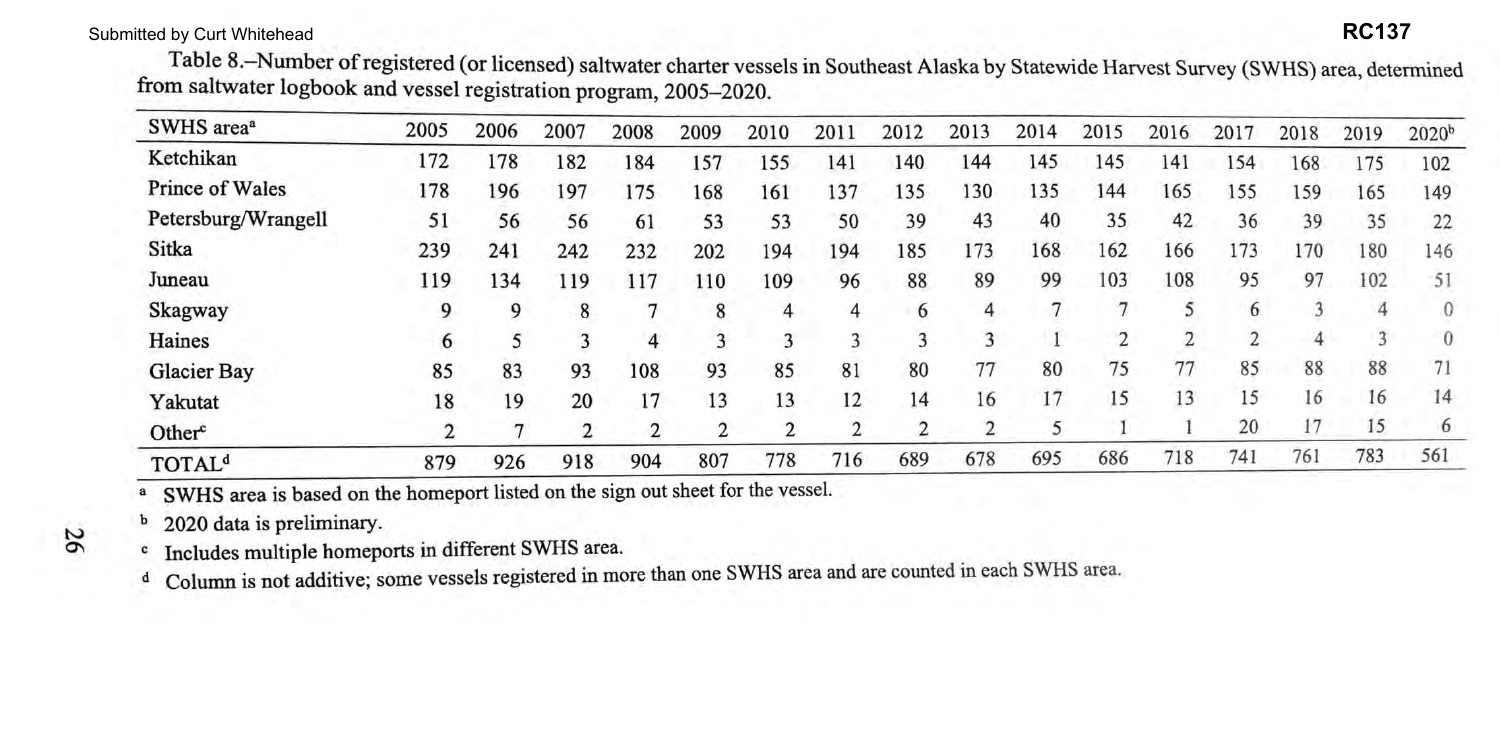Table 9.-0verall number of active saltwater charter vessels in Southeast Alaska by Statewide Harvest Survey (SWHS) area as determined from saltwater logbook and vessel registration program, 2005-2020.

| SWHS area <sup>a</sup>                  | 2005 | 2006 | 2007 | 2008 | 2009 | 2010 | 2011 | 2012 | 2013 | 2014 | 2015 | 2016 | 2017 | 2018 | 2019 | 2020 <sup>b</sup> |
|-----------------------------------------|------|------|------|------|------|------|------|------|------|------|------|------|------|------|------|-------------------|
| Ketchikan                               | 152  | 143  | 154  | 141  | 130  | 129  | 129  | 120  | 121  | 128  | 134  | 127  | 132  | 141  | 146  | 60                |
| Prince of Wales                         | 162  | 171  | 182  | 183  | 162  | 146  | 127  | 128  | 127  | 132  | 134  | 145  | 150  | 154  | 159  | 134               |
| Petersburg/Wrangell                     | 62   | 53   | 59   | 53   | 54   | 52   | 44   | 43   | 41   | 37   | 38   | 39   | 48   | 40   | 37   | 27                |
| Sitka                                   | 223  | 228  | 223  | 222  | 194  | 180  | 172  | 168  | 162  | 163  | 157  | 166  | 179  | l 70 | 172  | 128               |
| Juneau                                  | 120  | 117  | 113  | 112  | 105  | 88   | 101  | 97   | 101  | 105  | 102  | 111  | 102  | 106  | 97   | 44                |
| <b>Skagway</b>                          | 9    | 9    |      | 6    | 8    | 5    | 4    | 6    | 4    | 7    | 6    | 5    | 6    | 3    | 3    | $\overline{0}$    |
| Haines                                  | 5    | 4    | 4    | 4    | 3    | 4    | 2    | 3    | 2    | 2    | 2    | 2    | 4    | 4    | 4    | 0                 |
| Glacier Bay                             | 79   | 80   | 87   | 96   | 84   | 91   | 76   | 75   | 72   | 78   | 69   | 71   | 76   | 84   | 74   | 57                |
| Yakutat                                 | 14   | 15   | 16   | 14   | 10   | 11   | 12   | 12   | 13   | 13   | 15   | 12   | 15   | 15   | 16   | 13                |
| TOTAL <sup>c</sup>                      | 738  | 747  | 768  | 757  | 670  | 644  | 611  | 592  | 579  | 601  | 601  | 617  | 630  | 645  | 653  | 423               |
| Percent of registered<br>vessels active | 84%  | 81%  | 84%  | 84%  | 83%  | 83%  | 85%  | 86%  | 85%  | 86%  | 88%  | 86%  | 85%  | 85%  | 83%  | 75%               |

**N --..J**  *Note:* Active vessels are those that turned in logbook forms reporting at least one trip with clients.

a SWHS area is assigned based on port of offloading, bottomfish statistical area and salmon statistical area in that order.

b 2020 data is preliminary

c Column is not additive; some vessels fished in more than one SWHS area and counted in each SWHS where they fished.

## **RC137**